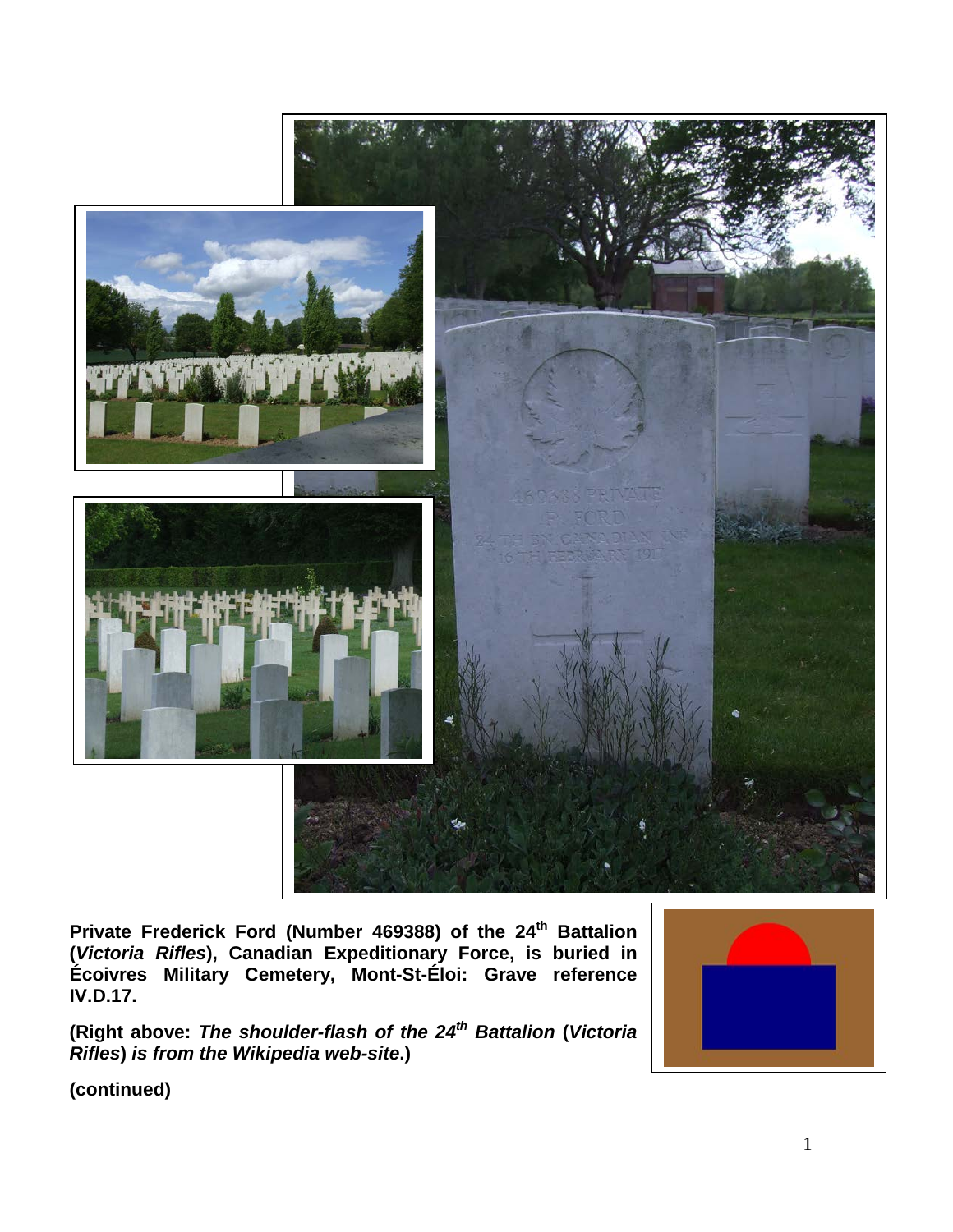**His occupation prior to military service recorded as that of a miner, Frederick Ford appears to have left little if any information behind him** *a propos* **his movement from the Dominion of Newfoundland to Cape Breton, in the Canadian province of Nova Scotia. All that may be said with any certainty is that he was present there, in the industrial city of Sydney, during a part of the month of August of 1915, for that was where and when he enlisted.**

**It is his first pay-sheet that confirms Frederick Ford's enlistment on August 7, 1915. The same document also shows that he was…** *taken on strength* **on that same day by the 64th Battalion which was at the time recruiting throughout the Maritime Provinces.**

**His first medical record then cites Sydney as the venue of his enlistment although that medical examination was apparently not undertaken for a further six days, on August 13. But it does proclaim him as being…***fit for the Canadian Over Seas Expeditionary Force***.**

**Another eleven days were to pass before Private Ford was attested and it was to be yet a further ten before the formalities of his enlistment were brought to a conclusion on September 3 by the Commanding Officer of the 64th Battalion, Lieutenant Colonel H. Montgomery Campbell, when he declared - on paper – that…***Frederick Ford…Having been finally approved and inspected by me this day…I certify that I am satisfied with the correctness of this Attestation.* 

**The Headquarters of the 64th Battalion were located in the New Brunswick town of Sussex and it was there that Private Ford was apparently to complete his training with the 64th Battalion, at the military complex of** *Camp Sussex***. There is documented, however, an incident that questions whether or not at least some of that program was undertaken at Halifax.**

**The incident itself was medical – in fact dental. On or about January 31 of the New Year, 1916, Private Ford had two teeth filled. It then appears that he had a further fourteen of them removed, the procedure documented as having taken place, along with the fitting of the subsequent dentures, at the…***Camp Surgery, Halifax***.**

**After this episode, three more months were then to pass before he was recorded as having embarked on March 31 of 1916 onto the requisitioned** *White Star* **liner** *Adriatic* **in the harbour at Halifax - for passage overseas to the United Kingdom.**

**(Right below:** *The photograph of Adriatic is from the Old Ship Picture Galleries web-site***.)**

The officers and *other ranks* of the 64<sup>th</sup> Battalion were not the **only military passengers on the vessel: the 73rd Battalion of Canadian Infantry, an unidentified Draft of the Coburg Heavy Battery and the 8th Canadian Field Ambulance – this latter undertaking the ship's medical services during the crossing – were to be Private Ford's fellow travellers, almost twenty-five hundred souls all told.** 



*Adriatic sailed* **on April 1, one of a convoy of three troop transports – the others also ocean-liners now in the service of the King,** *Baltic* **and** *Empress of Britain* **– and escorted by the elderly cruiser** *Carnarvon***.**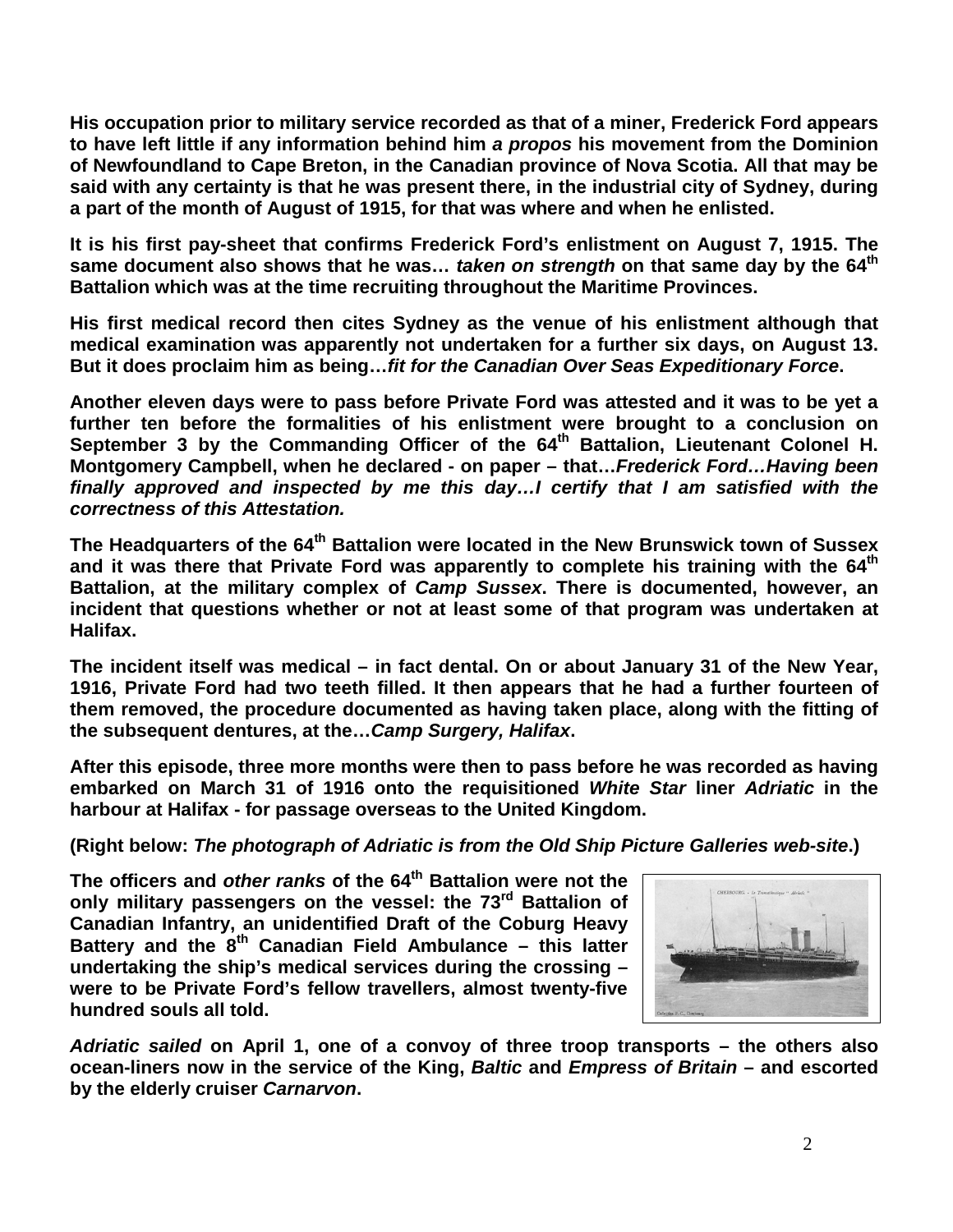**The vessel docked in the English west-coast port of Liverpool at three o'clock in the afternoon of April 9. While some of**  *Adriatic***'s passenger-personnel – likely the artillery and**  medical units - were sent elsewhere, the 64<sup>th</sup> Battalion **immediately left by train for the Canadian military establishment of** *Camp Bramshott* **– named for a nearby village - in the southern county of Hampshire.**

**(Right:** *Royal Canadian Legion flags amongst others adorn the interior of St. Mary's Church in the English village of Bramshott.* **– photograph from 2016)**

**It was to be only nine days after his arrival at** *Bramshott* **that Private Ford was sent to the Connaught Hospital situated in the nearby British Army complex of Aldershot. At first diagnosed as the ubiquitous NYD (***Not Yet Determined***), it was soon afterwards ascertained that his problem was a venereal one – surely a mild case as he was to receive treatment for only five days before being ordered back to his unit. Mild or not, his hospitalization appears to have cost him three days' pay\*.**

**\****The Army did not look kindly on soldiers who contracted venereal disease; even though it was not always adhered to - less and less so as the war progressed - there was in place a policy to penalize men who found themselves so diagnosed\*. Private Ford's pay records suggest that such was the case in this instance as three dollars is seen to have been debited from his account.*

*Officers were usually treated more kindly and often the diagnosis was documented as NYD (Not Yet Determined) or even PUO (Pain – or Pyrexia (fever) – of Unknown Origin), thus allowing those afflicted to avoid any penalty – or stigma.*

**On June 24, Private Ford was transferred to the 12th Canadian (***Reserve***) Battalion based at** *Shorncliffe* **– just south of the Dover Straits and in the vicinity of the harbour and town of Folkestone in the county of Kent. There he was to prepare for a posting to** *active service* **on the Continent in the near future.** 

**In fact, that** *near future* **was to be only days away.**

**(Right above:** *Little remains of Shorncliffe Military Camp today apart from a barracks occupied by Gurkha troops. The Military Cemetery almost alone serves as a reminder of the events of a century ago.* **– photograph from 2016)**

**On June 28, 1916, Private Ford was bureaucratically** *taken on strength* **by the 24th Battalion (***Victoria Rifles***) and during that night crossed the English Channel, likely from nearby Folkestone to Boulogne – although this is not confirmed - on the French coast, some two hours' sailing-time away.**





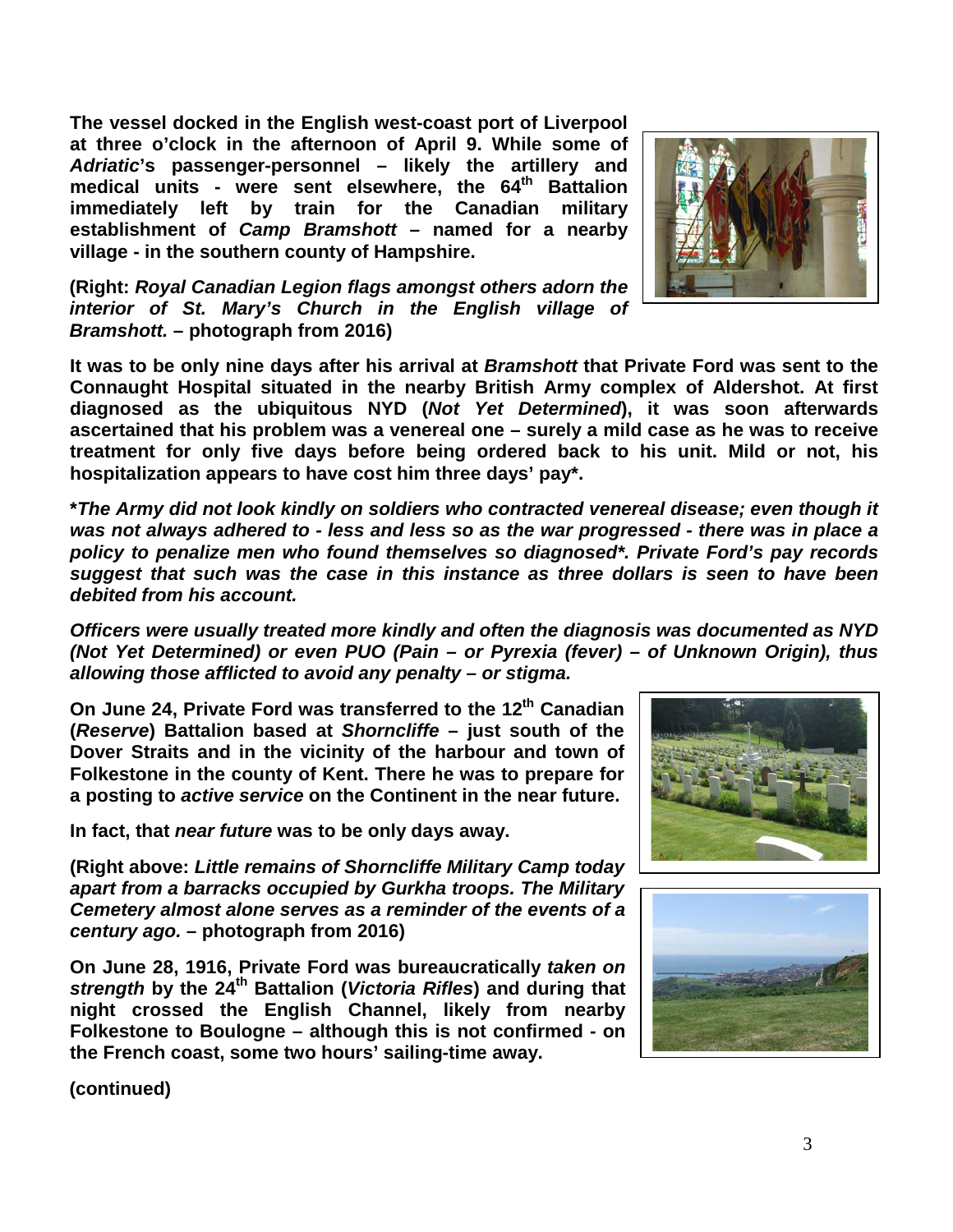**(Preceding page:** *A view of the coastal town of Folkestone almost a century later as seen from the white cliffs of nearby Dover* **– photograph from 2009)**

**(Right:** *An image of the French port of Boulogne at or about the time of the Great War* **– from a vintage post-card)**

**From the ship on which he had taken passage, Private Ford was transported to the Canadian General Base Depot in the vicinity of the French industrial port-city of Le Havre on the estuary of the River Seine\*. He was to remain there for two weeks awaiting further orders.**

**(Right:** *The French port-city of Le Havre at or about the time of the Great War* **– from a vintage post-card)**

**\****According to the Base Depot War Diary there were no arrivals on June 29, but on the following day the…'The largest draft that ever marched into Camp arrived from England'… fourthousand two-hundred fourteen.*

**The orders came some two weeks afterwards and Private Ford was thereupon despatched, on July 12, to seek out the parent unit of the 24th Battalion. He was one of just thirty-six reenforcements to depart from the Depot on that day – not necessarily all being destined for the same unit, of course.**

**His dossier then goes on to document that he reported to the 24th Battalion two days later, on July 14. No details of this event appear to be recorded elsewhere, least of all in the War Diary. However, the Battalion and its War Diarist were not to move into the Brigade Reserve area at Reninghelst until a day later and it was likely there that any reenforcements would have arrived.**

**\* \* \* \* \***

**A component of the 5th Canadian Infantry Brigade, itself an element of the Canadian 2nd Division, the 24th Battalion (***Victoria Rifles***) was a Montreal-based unit with a history which dated back to 1862. After mobilization it had sailed to Great Britain from Canada in May of 1915, and had been transferred with the Division to France, then to the** *Kingdom of Belgium***, in September of the same year. There it was to serve with the 5th Canadian Infantry Brigade to the south of the** *Ypres Salient* **in a sector between the already battered city of Ypres and the Franco-Belgian border.**

**(Right above:** *An aerial photograph, taken in July of 1915, which shows the shell of the medieval city of Ypres, an image entitled Ypres-la-Morte* **(Ypres the Dead)** *– By the end of the conflict there was little left standing.* **– from** *Illustration***)**







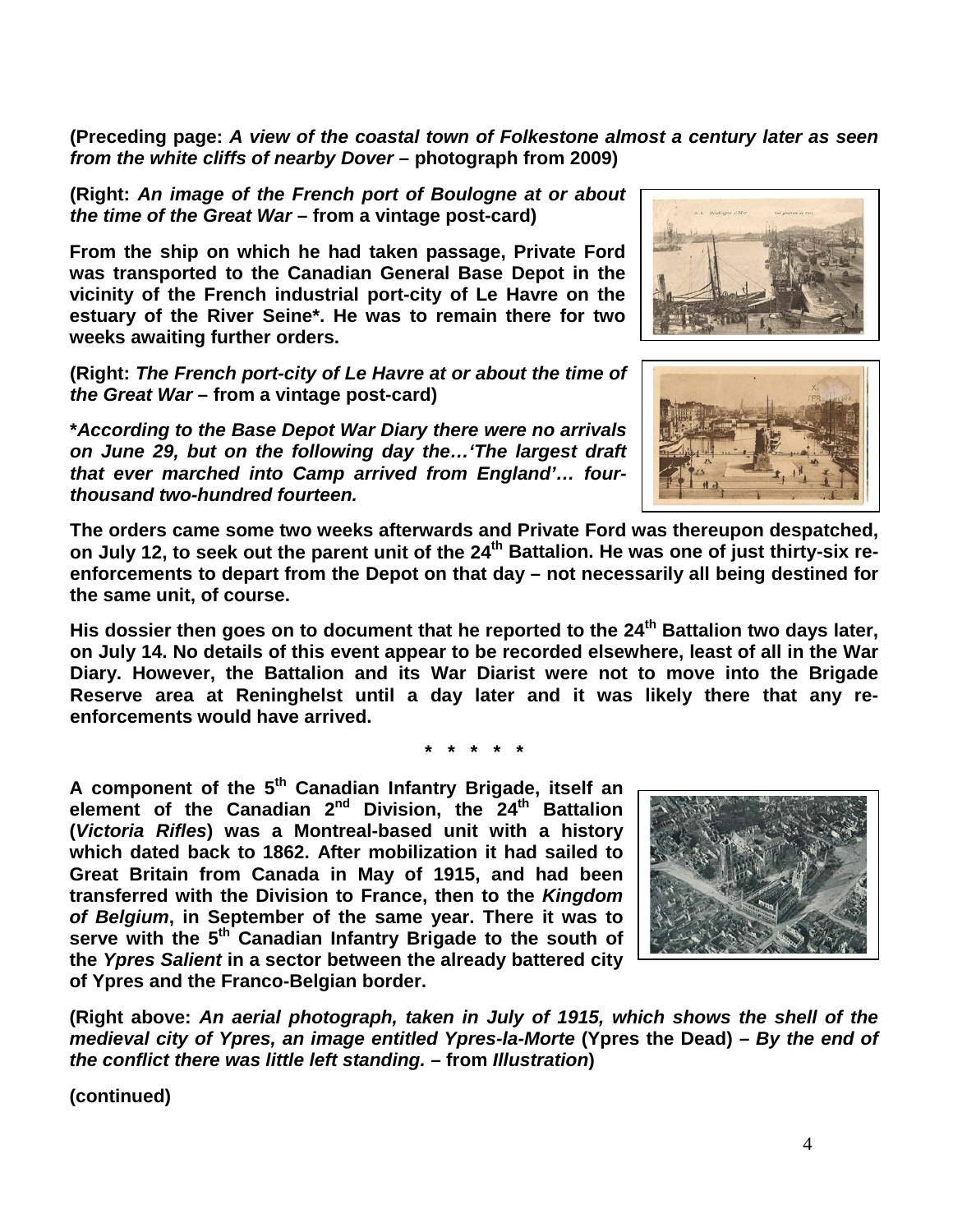**It was not to be until early April of 1916, more than six months following its arrival on the Continent, that the 2nd Canadian Division was to undergo its baptism of fire in a major**  infantry operation. It was at a place called St-Eloi where, on the 27<sup>th</sup> day of March, the **British had detonated a series of mines under the German lines and then had followed up with an infantry attack. The role of the newly-arrived Canadian formation was to then capitalize on the presumed British successes, to hold and to consolidate the newly-won territory.**

**However, the damage done to the terrain by the explosions, the often putrid weather which was to turn the newly-created craters into ponds and the earth into a quagmire, and then a resolute German defence, had greeted the Canadian newcomers who were to begin to take over from the by-then exhausted British on April 3-4.** 



**Two weeks later the Germans had won back the lost territory and had inflicted severe losses on the Canadians.**

**(Right above:** *An attack in the aftermath of the exploding of a mine under enemy lines* **– from** *Illustration***)**

**The** *Action of the St. Eloi Craters* **had not been a happy experience for the novice Canadians. The 24th Battalion, however, according to its War Diary, had not been heavily involved and the majority of its casualties at the time had been due to artillery fire. Apart from repelling a German bombing party on April 15, the unit had been engaged in very little of the infantry action.**

**Six weeks following the episode at St-Éloi there had then been the confrontation at** *Mount Sorrel***. This had involved principally the newly-arrived Canadian 3rd Division\* but a number of other units from the 1st and 2nd Canadian Divisions, since the situation at times was to become critical, had also subsequently played a role.**

*\*The Canadian 3rd Division officially came into being at mid-night of December 31, 1915, and January 1 of 1916. However, unlike its two predecessors, it was formed on the Continent, some of its units having already been on active service there for months. Others did not arrive until the early weeks of 1916, thus it was not until March of that year that the Division was capable of assuming responsibility for any sector. When it eventually did, it was thrust into the south-eastern area of the Ypres Salient.*

**On June 2 the Germans had attacked the only high ground in the** *Ypres Salient* **which remained under Canadian (and thus also British) control. This was in a sector to the south-east of the city of Ypres itself, the area including the village of** *Hooge***,**  *Sanctuary Wood***,** *Railway Dugouts***,** *Hill 60***,** *Maple Copse* **and also the promontory which since that time has lent its name – in English, at least - to the action,** *Mount Sorrel***.**

**(Right:** *Remnants of Canadian trenches dating from 1915-1916 at Sanctuary Wood* **– photograph from 2010)**

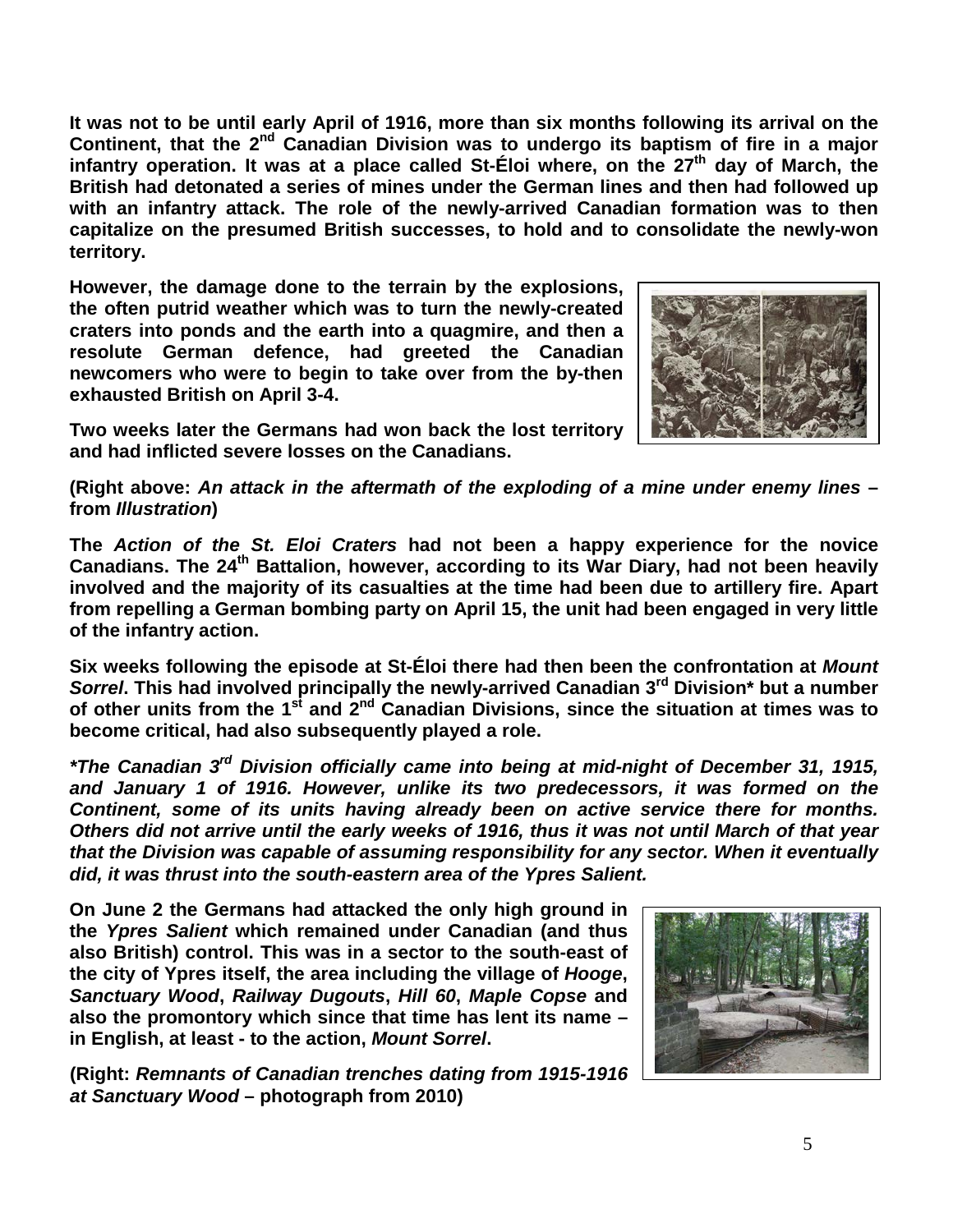**The enemy, preceded by an intense barrage, had overrun the forward Canadian positions and for a while had breached the Canadian lines. However, the Germans had been unable to exploit their success and the Canadians were able to patch up their defences.**

**Sir Julien Byng's\* hurriedly-contrived counter-strike of the following day, however, delivered piece-meal, poorly supported by artillery and badly co-ordinated, had proved a costly disaster for the Canadians.**

*\*The British-appointed Commander-in-Chief of the Canadian Corps.*

**(Right above:** *The Canadian Memorial which stands atop Mount Sorrel just to the southwest of the city of Ypres* **(***today Ieper***)** *whose spires and towers may be perceived in the distance* **– photograph from 1914)**

**The 24th Battalion was not to play a leading part in the action at** *Mount Sorrel***. Uninvolved during the early days, the unit moved forward into the front-line trenches in the area of**  *Maple Copse* on June 7, there to remain until relieved on the 11<sup>th</sup>. Thus neither did it **participate in the closing stages of October 12-13.**

**The Battalion was not to escape without casualties however. Once again these were caused mostly by German gun-fire, particularly at the time when it was moving forward towards**  *Maple Copse* **on June 7, one platoon incurring twenty-three casualties in a single extremely heavy bombardment and thus almost ceasing to exist.**

**(Right:** *Maple Copse, the scene of heavy fighting in June of 1916, and its cemetery wherein lie numerous Canadians* **– photograph from 2014)**

**(Right below:** *Railway Dugouts Burial Ground (Transport Farm) today contains twenty-four hundred fifty-nine burials and commemorations.* **– photograph from 2014)**

**From the time of its withdrawal from the area of** *Mount Sorrel* **until the final week of August the 24th Battalion had passed the early summer submitting to the rigours, routines and perils of life in - and out of - the trenches\*. Often the war diaries of this period refer to** *quiet days…front quieter than normal* **– although, of course, everything is relative.** 

**After the exertions of** *Mount Sorrel***, any infantry activity was to be on a local level and limited to patrols and raids, and most casualties were due to artillery and to sniping.**





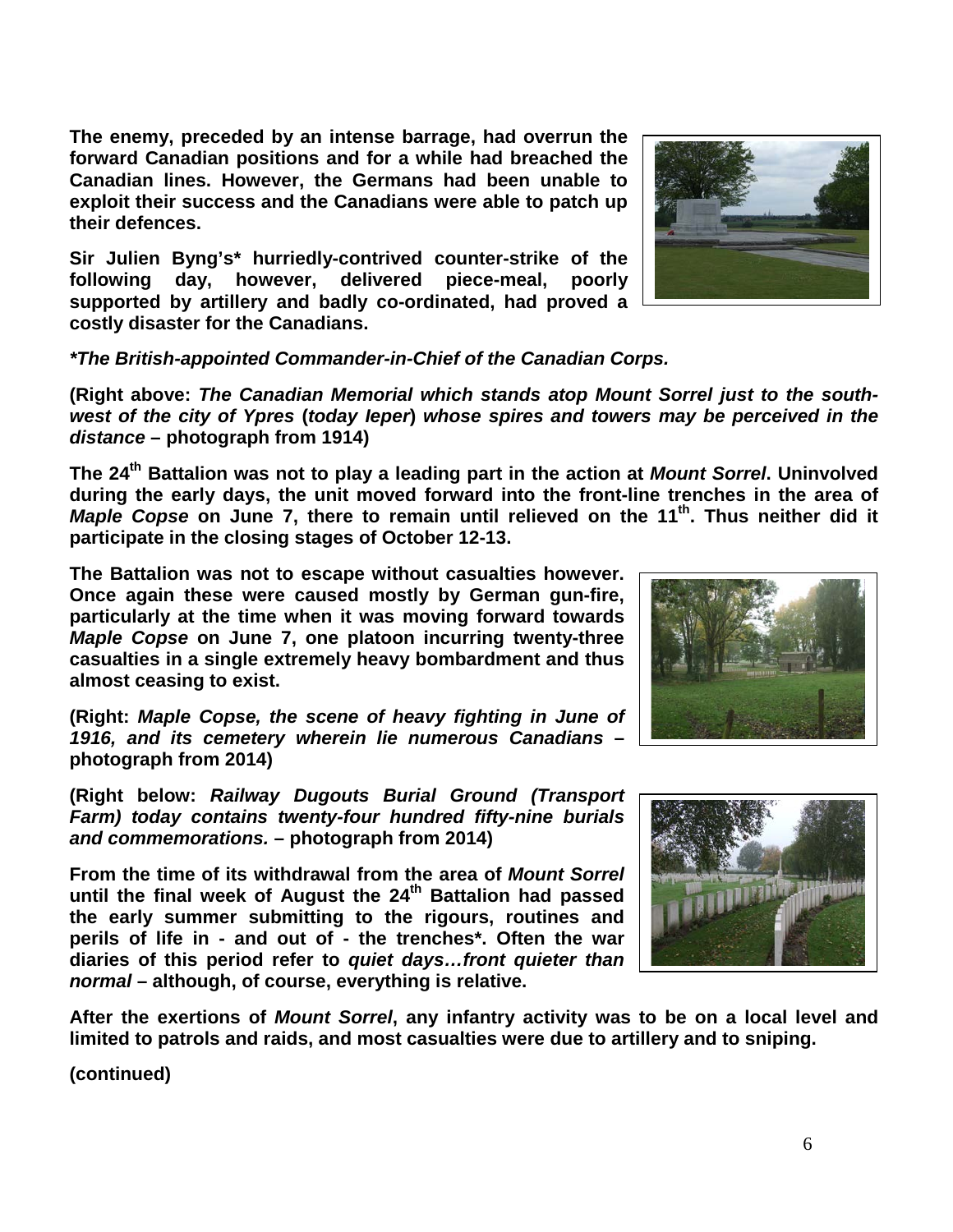7

**(Right below:** *A century later, reminders of a violent past at the site of Hill 60 to the south*east of Ypres, the area today protected by the Belgian Government against everything *except the whims of nature* **– photograph from 2014)**

*\*During the Great War, British and Empire (later Commonwealth) battalions had their time more or less equally divided into three postings: in theory a week was to be spent in the front lines, at times little more than a few metres separating them from the enemy forward positions; a second week was then served in support positions, perhaps a hundred metres or so behind the front; the unit was then withdrawn into reserve – either Brigade, Divisional or Corps Reserve, the former nearest to the forward area, the latter the furthest away.* 

*Of course, things were never as neat and tidy as set out in the preceding format and troops could find themselves in a certain position at times for weeks on end.*

**(Right:** *A photograph of Canadian troops in support positions somewhere on the Somme in the autumn of 1916, only months earlier having been equipped with those steel helmets and, less visible, British Short Lee-Enfield Mark III Rifles* **– from** *Illustration***)**

**These, as described above, were the conditions into which Private Kennedy and his Reenforcement Draft marched on July 7 – although the Battalion War Diary makes no mention of the event. At the time his new unit was serving as Brigade Reserve and was posted in what remained of the village of Dickebusch, furnishing working-parties for myriad duties and tasks.** 

**On the day following in was to move even further back to the rear area; thus Private Ford's landing into a war zone proved to be a soft one. It was to get a lot harder.**

**\* \* \* \* \***

**On August 25 the 24th Battalion withdrew westward, entirely away from the** *Ypres Salient* **and the forward area, to the region of Steenvoorde, back in France, where new training grounds had been established. Further to the south, the British summer offensive was not progressing as well as planned and losses had been heavy: help in the form of troops from the Commonwealth was already being ordered by the High Command.**

**(Right above:** *The Canadian Memorial which stands to the side of the Albert-Bapaume Road near the village of Courcelette* **– photograph from 2015)**





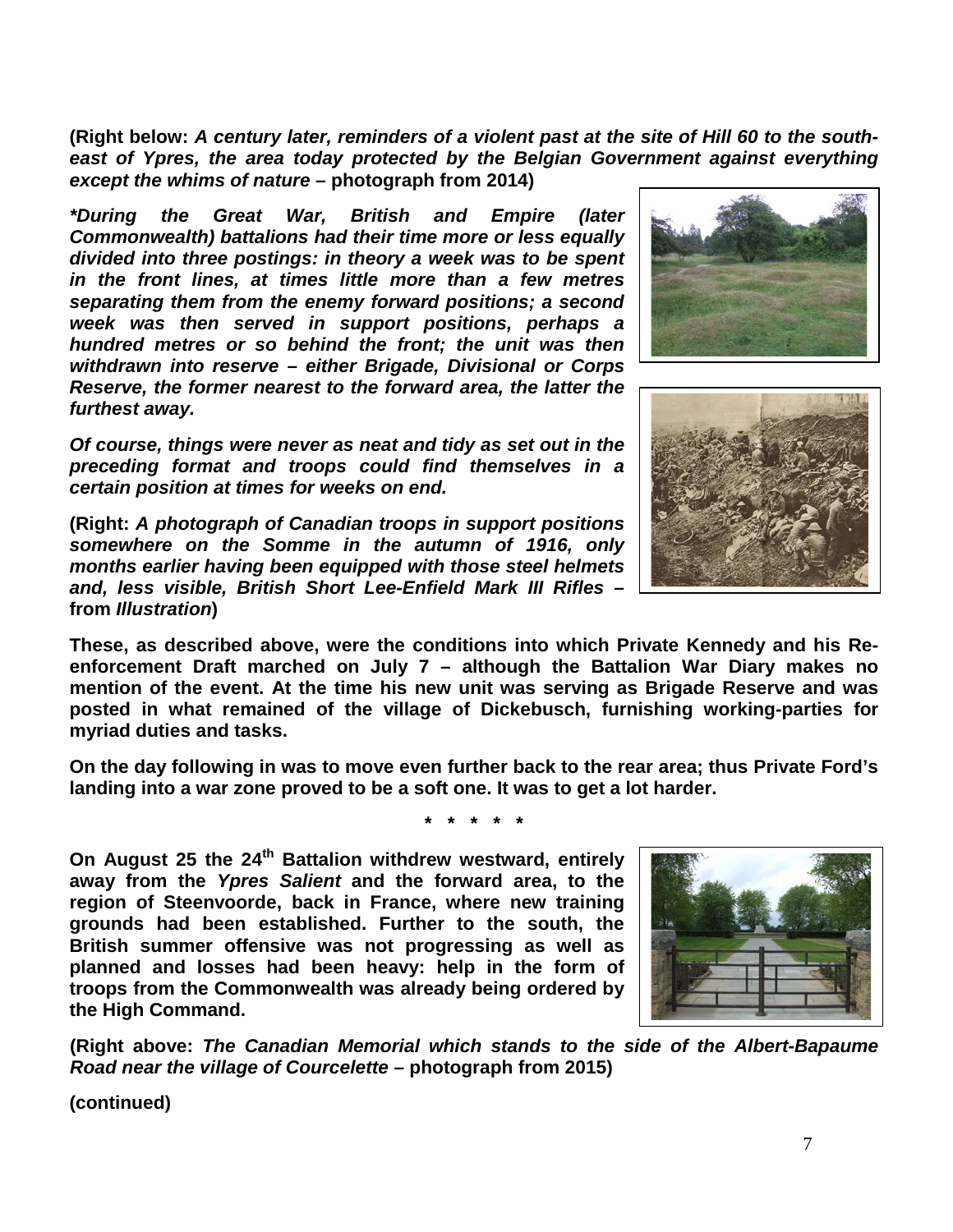8

**By September of 1916, the** *First Battle of the Somme* **had been ongoing for two months. It had begun with the disastrous attack of July 1, an assault which had cost the British Army fifty-seven thousand casualties – in the short space of only four hours - of which some nineteen-thousand dead.** 

**On that first day of** *First Somme***, all but two small units of the attacking divisions had been troops from the British Isles, those exceptions being the two-hundred men of the Bermuda Rifles serving in the Lincolnshire Regiment, and the eight-hundred personnel of the 1st Battalion of the Newfoundland Regiment which was to lose so heavily on that July 1 at a place called Beaumont-Hamel.**

**As the battle had progressed, other troops from the Empire (***Commonwealth***) were brought in; at first it had been the South African Brigade (July 15), then the Australians and the New Zealanders (July 23) before the Canadians entered the fray on August 30 to become part of a third general offensive. Their first major contribution was to be in the area of the two villages of Flers and Courcelette.**

**(Right:** *An image purporting to be that of a Canadian officer giving instructions to those under his command prior to the attack at Flers-Courcelette (see below), September 1916***. – from**  *The War Illustrated***)**

Meanwhile, on September 4, ten days after its retirement from Belgium, the 24<sup>th</sup> Battalion **had left its billets at Éperlecques and marched to the railway station at Arques. There it had boarded a train for the journey to Conteville, just over one-hundred kilometres distant, arriving at its destination at five-thirty on the following morning.**

**Later on during that same September 5, the Battalion had started to march, to arrive some five days later at the large military encampment at the** *Brickfields* **(***La Briquetterie***), in the proximity of the provincial town of Albert.**

**There it was to remain, providing working- and wiring-parties, until midnight of September 14 when it had moved forward to positions in the** *Chalk Pits* **for the attack of the morrow.**

During the first two days of that offensive the 24<sup>th</sup> Battalion was **as involved as any other Canadian Battalion – it just was not shooting or bombing anyone. It was, however, carrying smallarms ammunition and bombs (***grenades***) to the forward areas for others to use, as well as Bengal Lights, flares, stretchers, rations…**

**(Right:** *Canadian soldiers at work carrying water in Albert, the already-damaged basilica to be seen in the background* **– from**  *Illustration***)**



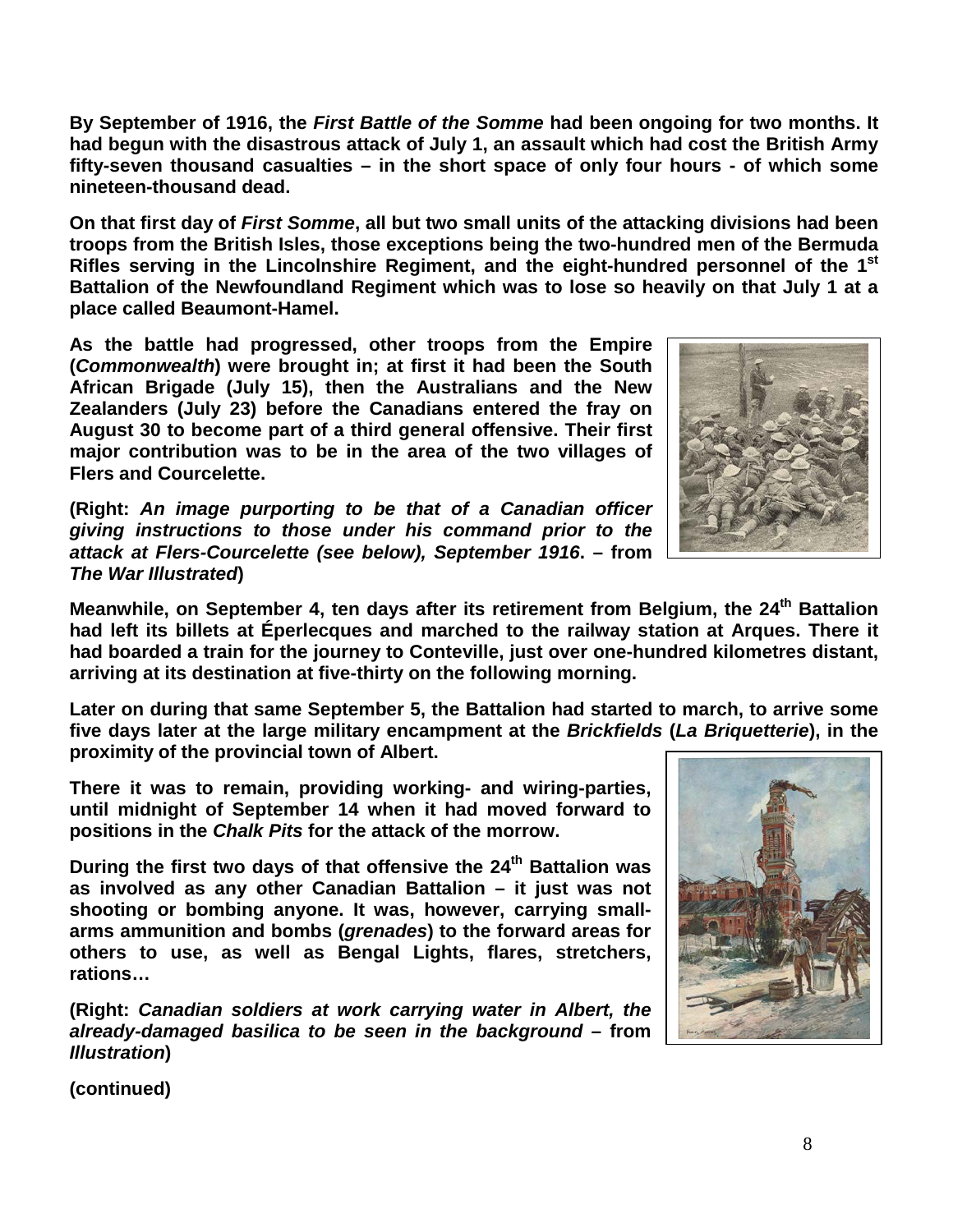**On September 17, the unit was ordered to deliver an attack on the German front line, an assault which had commenced at five-thirty in the afternoon. The operation had enjoyed mixed results – and heavy casualties - and the War Diarist wrote the following scathing paragraph in his entry of that day:** *With regard to this attack, if the Artillery preparation had been in any way adequate, there is no doubt but that the objective would have been obtained along the whole line. As it was, a barrage was put up approximately 500 yards in rear of the German front line, which merely served to warn the enemy that an attack would probably be launched, and they were able when our men advanced, to stand up on their parapets and shoot them down.* 

**By the 18th the Battalion was back at** *Brickfields Camp***: total casualties during the preceding days of** *all ranks***, three-hundred twenty.**

**(Right below:** *Wounded soldiers at the Somme being evacuated to the rear area in handcarts* **– from** *Le Miroir***)**

**His personal files show that on September 21 Private Ford was admitted into the 86th Field Ambulance to have a fragment of shrapnel from a high-explosive shell removed from his left arm. For the following five days he was recovering from this minor surgery while his comrades-inarms were enjoying a long route march. He reported** *to duty* **with his Battalion on September 26, by which time the unit had returned to** *Brickfields Camp***.**

**On September 28, the unit was back in the line once more, on this occasion having been ordered to make an attack on the so-called enemy** *Regina Trench* **system. The attack had been one of several to fail and** *Regina Trench* **was not to be taken definitively until November 11, six weeks later. The 24th Battalion's operation had cost a further two-hundred four casualties all told.**

**(Right above:** *Regina Trench Cemetery and some of the area surrounding it, finally wrested from the Germans by Canadian troops in November of 1916* **– photograph from 2014)**

**(Right:** *Burying Canadian dead on the Somme, likely at a casualty clearing station or a field ambulance – from Illustration or Le Miroir)*

**On October 2, the remnants of the 24th Battalion (***Victoria Rifles***) had begun its withdrawal from the** *First Battle of the Somme***. It had marched westward before turning northward, passing in a semi-circular fashion behind the city of Arras.** 



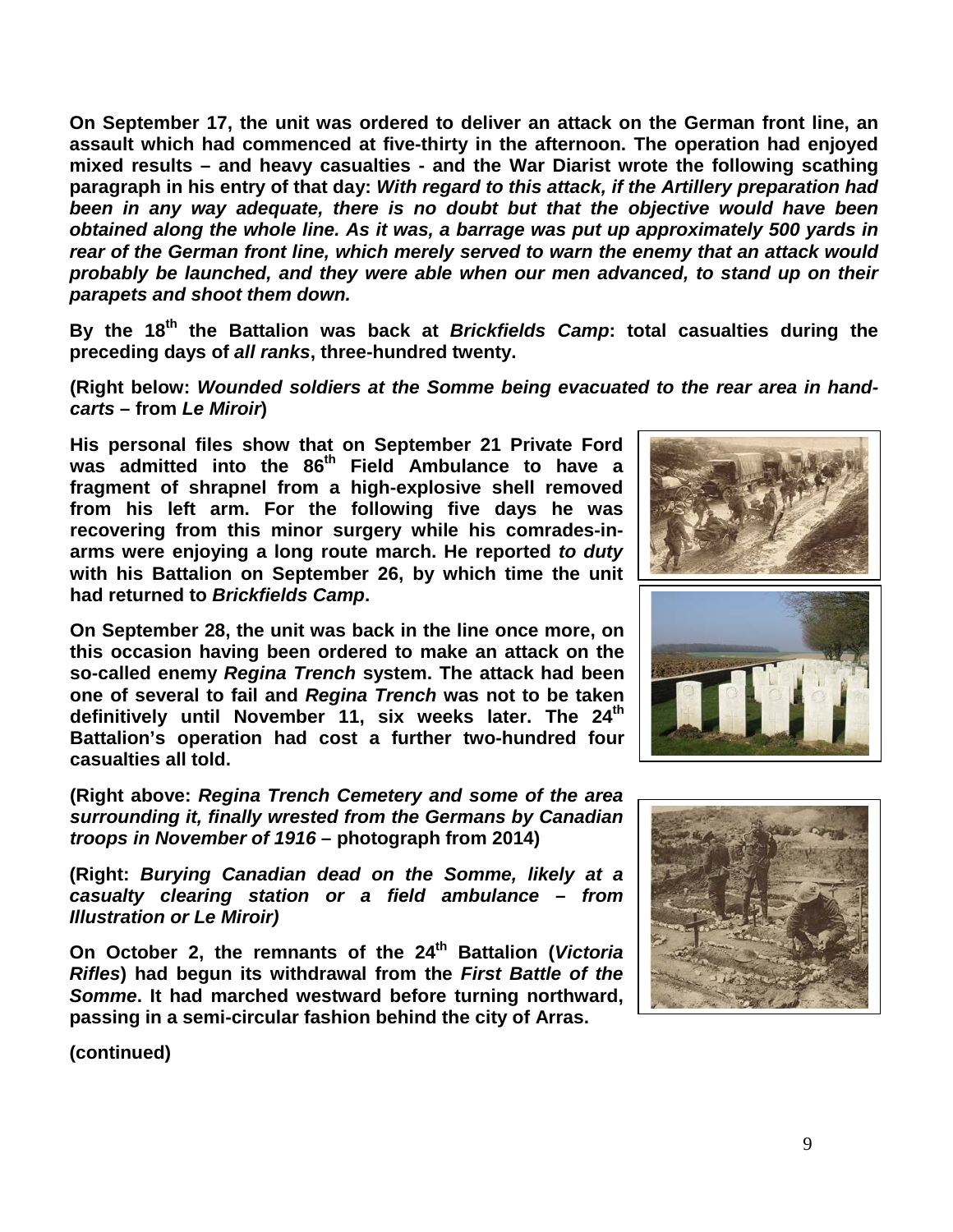**suburbs, in the** *Angres Sector***, in which area it was to serve for much of the subsequent autumn and early winter.**

**(Right below:** *The remnants of the Grande Place (Grand'Place) in Arras had already been steadily bombarded for two years by the end of the year 1916.* **– from** *Illustration***)**

**It had then continued in the direction of the mining centre of Lens, to be stationed in the** 

**The late autumn of that 1916 – after the** *First Battle of the Somme* **- and the winter of 1916-1917 was a time for the remnants of the Canadian battalions to re-enforce and to reorganize. There was to be little concerted infantry action during this period apart from the everyday routine patrolling and the occasional raid - sometimes minor, at other times more elaborate – against enemy positions.**

**(Right***: Lens was to be treated little better than Arras, this image likely from a period later in the War***. – from a vintage post-card)**

**There was as ever to be, of course, the constant trickle of casualties, for the most part still occasioned by the enemy artillery and his snipers, although it was to be mostly sickness and particularly dental work which kept the medical services busy during this period.**

**As for the 24th Battalion itself, it then remained in the**  *Angres Sector* **from October 15 of 1916 until January 17 of the New Year, 1917. The unit was then posted to - and billeted in – the town of Bruay, further north and well to the rear where it was to remain stationed for almost an entire month.**

**(Right above:** *A detachment of Canadian troops going forward during the winter of 1916- 1917* **– from** *Illustration***)**

**And then it was to serve for even more than a month in the** *La Folie Sector***, this in the forward area, from February 11 until March 22. But by that time, Private Ford had played out his role to the end.**

**The 24th Battalion (***Victoria Rifles***) War Diary entry for February 16, 1917, reads as follows:** *LA FOLIE SECTOR – Fairly quiet throughout the day. Usual TM (Trench Mortar) activity; our retaliation very effective. Casualties 1 OR killed & 5 wounded.*

**(Right above:** *Écoivres Military Cemetery as it was almost a century ago, just after the Great War* **– from a vintage post-card)**